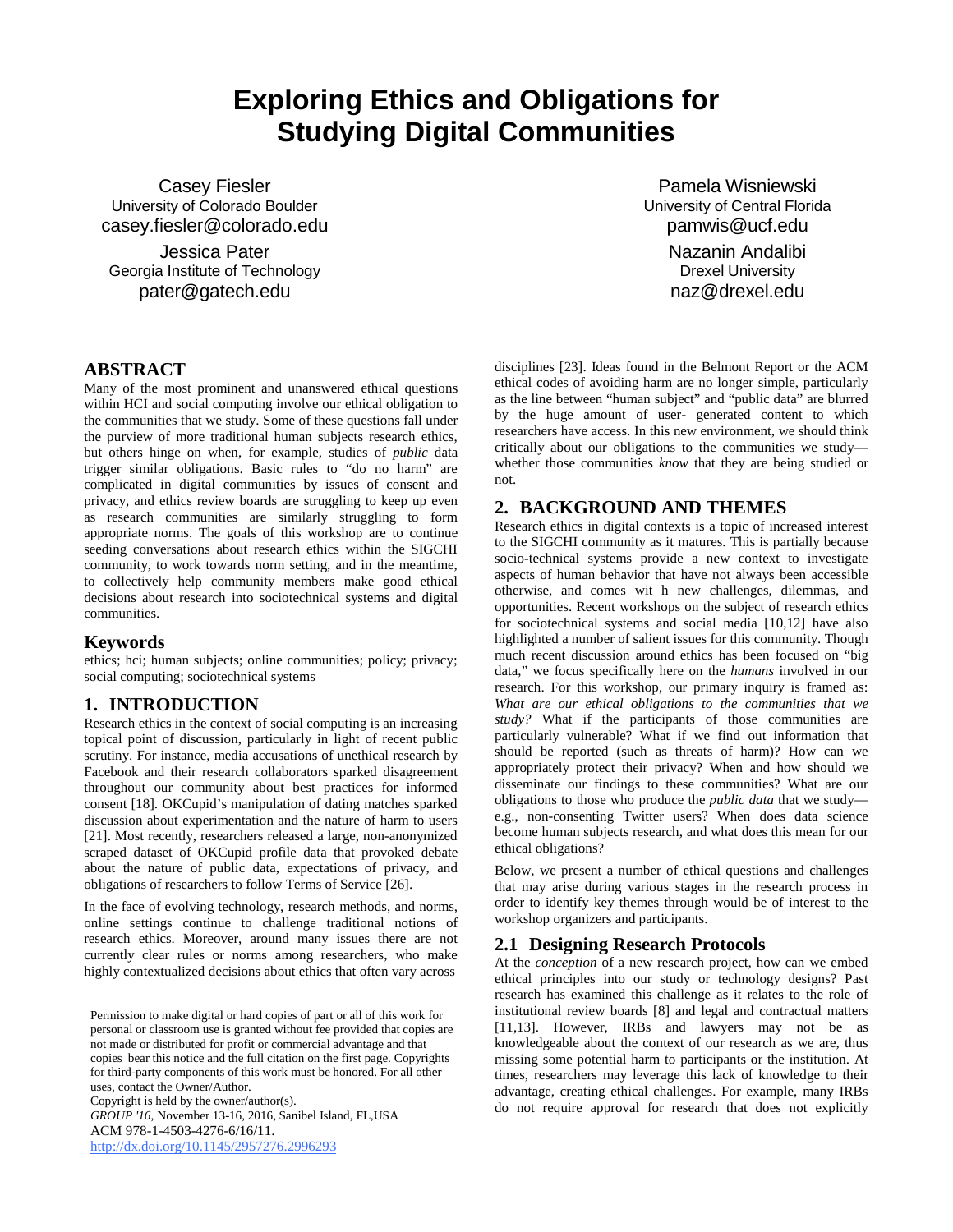involve direct contact with human subjects. However, when researchers use automated approaches to, for instance, scrape public or semi-public data from users, humans are implicitly involved. Further, this type of automated scraping is often explicitly against a website's Terms of Service, making both the participants and the institution itself vulnerable.

When it comes to the design of corporate research, other ethical challenges can arise related to A/B testing [19] and algorithmic manipulation [22]. One example of these types of ethical conundrums is Facebook's "emotional contagion" study, where Facebook users were involved in a research study without their knowledge [18,19].

#### **2.2 Obtaining Informed Consent**

When obtaining *informed consent* [4,14,15] from participants, how do we ensure that this consent represents both *awareness* and *choice*? In the case of big data [4], the sheer volume of participants makes individualized consent difficult or impossible. In other contexts, such as chat rooms [14] and social networks [15], consent challenges are even more nuanced. How do we obtain consent while minimizing the burden on participants? When dealing with vulnerable populations [17] and minors [24], informed consent is increasingly necessary for preventing harm. Yet, some argue that these populations have limited capacity to provide such consent [17]. For example, parents are required to consent for minors to participate in human subjects research, but the assent of the minor is not required. Yet, the researchers' role as mandated reporter [24] forces us to breach the minor's confidentiality in the event that we detect that they are at imminent risk of harm.

#### **2.3 Collecting and Analyzing Data**

How do we ensure that the *data* we collect complies with ethical standards regardless of whet her we obtain it directly from participants or a third party? Does publicly available data within public spaces [6,25], for instance, give researchers the right to collect and aggregate this data for purposes other than the original intent of the poster? When aggregating otherwise disparate data, how do we ensure the appropriate anonymization [7,25] of this data?

When *analyzing* the data that has been collected, how do we ensure that our methods are *sound* and *robust*? Further, how can we address our *own* vulnerability as researchers, particularly when studying communities that are in distress [1,2] or present challenging content or behaviors [3,16,20]?

#### **2.4 Disseminating Results**

Finally, when *disseminating* our results, what is our responsibility to our participants? For example, have we appropriately anonymized [7,25,26] the data prior to publication? Even if the data were anonymized upon publication, could publically available data then be traced back to an individual through rudimentary means such as a Google search? At the *conclusion* of a research project, what has the researchers' relationship with the participants become after using highly engaging techniques such as ethnographic immersion [5]? What then are the norms related to participant privacy [4,9] and the dissemination of findings to participants within the community being studied [5]?

Questions like these are of increasing importance to our research community, and yet there are no clear answers. The recently appointed ACM SIGCHI ethics working group [27] has proposed, in part, that we have more community discussions about these thorny ethical issues so that we can begin to converge on best practices and norms. Therefore, we propose this workshop as one venue to start brainstorming this myriad of ethical issues so we can move toward this goal.

## **3. WORKSHOP STRUCTURE**

The workshop will be structured to facilitate conversations around the aforementioned ethical challenges of human subjects research (defined broadly as research that involves *humans* or the *data* they produce) as it pertains to the field of collaborative and social computing. Throughout the course of the workshop, we will use actual case studies as well as hypotheticals to probe tension points and engage on a deeper level on the issues about which there are not clear answers.

We anticipate adjusting the program based on the interests and makeup of the participants in the workshop, but inspired by previous workshops on this topic [10,12], activities will include:

- (1) Brief 2 minute introductions from all participants about one ethical challenge they have faced in their work and their respective reflections;
- (2) Brief 5 or 10 minute presentations from a selected set of workshop participants, on specific topics of interest (such as the open questions noted above) or presenting case studies of actual ethical dilemmas faced;
- (3) Group brainstorming to identify the most pressing questions and ethical challenges facing the community;
- (4) Small "task force" style breakout groups to deep dive into specific issues or topics identified in ; and
- (5) Group work around development of best practices and next steps for further engaging the broader community and disseminating the results of the workshop .

We will select participants based on the quality and depth of reflections presented in submissions. We will select presenters based on the potential to generate discussion and the extent to which their concerns are shared with all participants' submissions.

As part of (5), we also intend to come up with ways to engage the broader GROUP community during and after the conference—for example, by presenting provocative questions to attendees or getting feedback on ideas we propose at the workshop. Research ethics goes beyond IRB approval, and is something that should be important to every attendee of the conference. We feel that an important outcome of the workshop is to engage the entire community and not just workshop participants. With respect to deliverables, potential ideas include a collective blog where the organizers write the first post by summarizing the discussion points, and where participants as well as the broader community will be invited to contribute their ongoing reflections. Other ideas and specifics will be discussed and agreed upon together with participants.

Therefore, goals and planned outcomes for this workshop include: (1) documentation of the important open questions in the ethical space of studying digital communities; (2) documentation of brainstorming towards norm setting and current best practices; and (3) planning for engaging the GROUP community with these issues during the conference.

This workshop will be a full day, with a maximum of 30 participants including organizers (with no special equipment required beyond a projector).

#### **4. SUBMISSIONS**

In order to be considered for participation in the workshop, potential participants should present a short (1-2 page) statement of interest, which will be reviewed by the workshop organizers.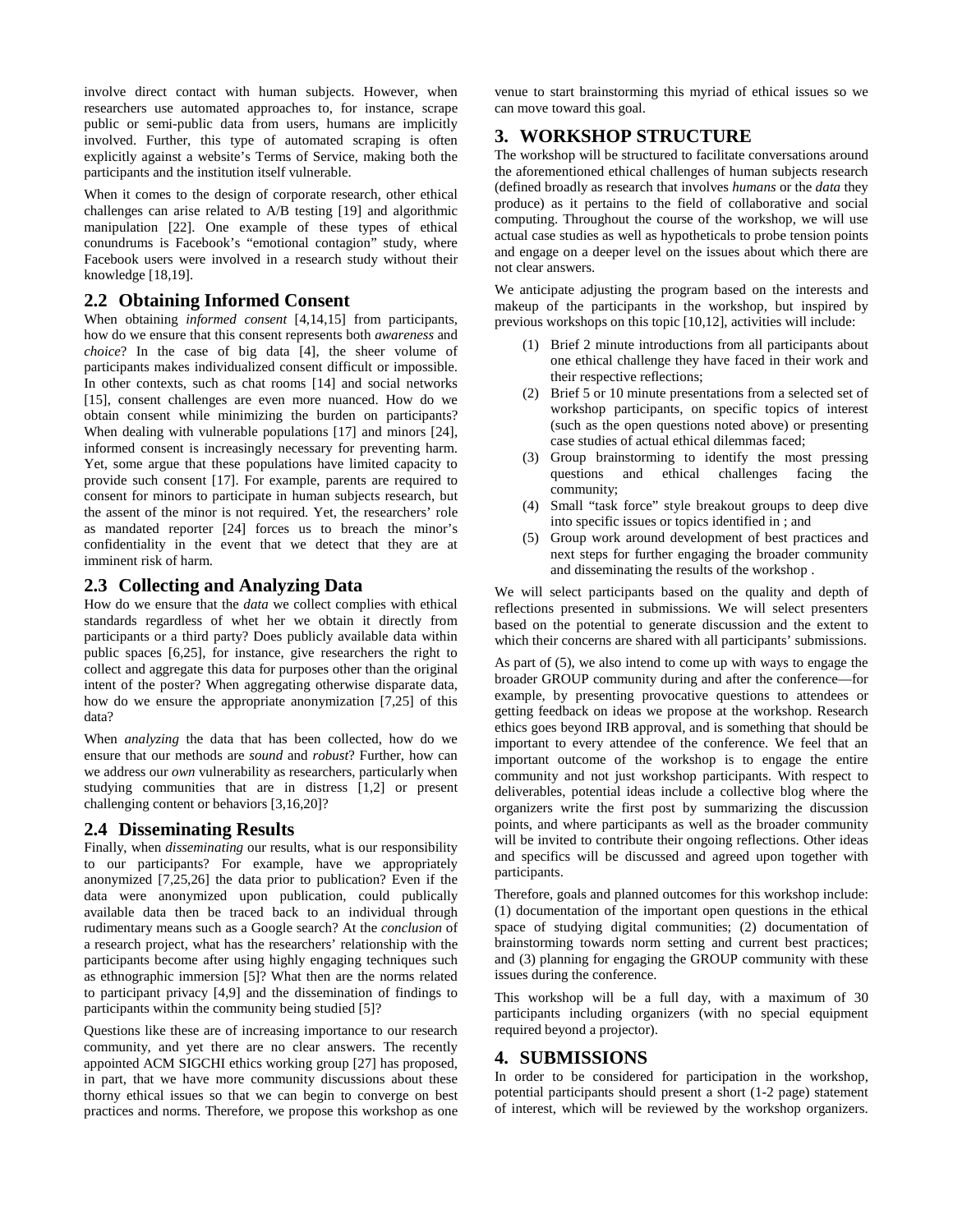Submissions should also include a brief biographical sketch that includes current affiliation and research area.

Statements of interest can be structured in one of three ways: (1) an explanation of one's interest in research ethics (or a specific topic), ideally tied to one's own work; (2) a discussion of a specific topic in the area, e.g., one of the provocative open questions we have proposed; or (3) a case study discussion of an actual ethical dilemma faced in one's work.

All relevant topics related to ethics or obligations in studying digital communities, sociotechnical systems, or other technologymediated groups are welcomed and encouraged. Examples include but are not limited to: informed consent, sensitive or vulnerable populations, algorithmic harm to users and communities, definitions of public content and data, the role of review boards, legal implications and obligations, reporting obligations, privacy, and relationships to study populations. We invite submissions from researchers from both academia and industry, and would welcome a wide range of disciplinary perspectives.

#### **5. ORGANIZERS**

**Casey Fiesler** is an Assistant Professor in the Department of Information Science at the University of Colorado Boulder. Her research focuses on the intersection of social computing and law, and in particular the legal and ethical gray areas of online content creation. She has organized workshops on the topic of research ethics at multiple conferences, including CSCW and ICWSM, and is currently a member of the SIGCHI Ethics Committee. She holds a law degree from Vanderbilt University and a PhD in Human-Centered Computing from Georgia Tech.

**Pamela Wisniewski** is an Assistant Professor in the College of Engineering and Computer Science at the University of Central Florida. Her research interests are situated in Human-Computer Interaction and lie at the intersection of social computing and privacy. Her goal is to frame privacy as a means to not only protect end users, but more importantly, to enrich online social interactions that individuals share with others.

**Jessica Pater** is a research scientist at the Georgia Tech Research Institute and a PhD candidate in Human Centered Computing at Georgia Tech. Her research focuses on how everyday social computing uses impact the health of vulnerable populations, most recently focusing on individuals with non-suicidal self-harm. In this work, she has advocated for expanding conversations of what is ethical for researchers focused on working with this vulnerable population.

**Nazanin Andalibi** is a PhD candidate at the College of Computing and Informatics at Drexel University. Her research focuses on people's social media disclosure and social support practices in stigmatized contexts. She argues that it is important for the HCI community to consider researchers' occupational vulnerability in discussions, trainings, practices, and policies around research ethics.

#### **6. REFERENCES**

- 1. Nazanin Andalibi and Andrea Forte. 2016. Social Computing Researchers, Vulnerability, and Peer Support. *CHI 2016 Ethical Encounters in HCI Workshop*.
- 2. Nazanin Andalibi, Oliver L Haimson, Munmun De Choudhury, and Andrea Forte. 2016. Understanding Social Media Disclosures of Sexual Abuse Through the Lenses of Support Seeking and Anonymity. *Proceedings of the ACM SIGCHI Conference on Human Factors in Computing Systems*, ACM.
- 3. Nazanin Andalibi, Pinar Ozturk, and Andrea Forte. 2015. Depression-related Imagery on Instagram. *Proceedings of the ACM Conference Companion on Computer Supported Cooperative Work & Social Computing*, ACM, 231–234.
- 4. Solon Barocas and Helen Nissenbaum. 2014. Big data's end run around anonymity and consent. In *Privacy, big data, and the public good: Frameworks for engagement*, J. Lane, V. Stodden, S. Bender and Helen Nissenbaum (eds.). Cambridge University Press, Cambridge, UK.
- 5. Anne Beaulieu and Adolfo Estallea. 2012. Rethinking research ethics for mediated settings. *Information, Communication & Society* 15, 1: 23–42.
- 6. J.C.H. Bromseth. 2002. Public places public activities? Methodological approaches and ethical dilemmas in research on computer-mediated communication contexts. In *Resesarching ICTs in Context*, A. Morrison (ed.). University of Oslo, 33–61.
- 7. Amy Bruckman. Studying the Amateur Artist: A Perspective on Disguising Data Collected in Human Subjects Research on the Internet. In *Ethics and Information Technology*.
- 8. Elizabeth A. Buchanan and Charles Ess. 2009. Internet research ethics and the Institutional Review Board: Current practices and issues. *Computers and Society* 39: 43–49.
- 9. Kate Crawford and Jason Schultz. 2013. Big Data and Due Process: Toward a Framework to Redress Predictive Privacy Harms. *Boston College Law Review* 55, 1.
- 10. Casey Fiesler, Stevie Chancellor, Anna Lauren Hoffmann, Jessica Pater, and Nicholas John Proferes. 2016. Challenges and Futures for Ethical Social Media Research. *AAAI Conference on Web and Social Media (ICWSM): Workshop*.
- 11. Casey Fiesler, Cliff Lampe, and Amy S. Bruckman. 2016. Reality and Perception of Copyright Terms of Service for Online Content Creation. *CSCW '16: Proceedings of the 2016 ACM Conference on Computer-Supported Cooperative Work & Social Computing*.
- 12. Casey Fiesler, Alyson Young, Tamara Peyton, et al. 2015. Ethics for Studying Online Sociotechnical Systems in a Big Data World. *CSCW 2015 Companion*.
- 13. James Grimmelmann. 2015. The Law and Ethics of Experiments on Social Media Users. *University of Colorado Technology Law Journal* 13: 219–272.
- 14. James M. Hudson and Amy Bruckman. 2004. "Go Away": Participant Objections to Being Studied and the Ethics of Chatroom Research. *The Information Society* 20, 2: 127–139. http://doi.org/10.1080/01972240490423030
- 15. Luke Hutton and Tristan Henderson. 2015. "I didn't sign up for this!": Informed consent in social network research. *Proceedings of the 9th International AAAI Conference on Web and Social Media (ICWSM)*.
- 16. Michelle Ibanez and Daniel D. Suthers. 2014. Detection of Domestic Human Trafficking Indicators and Movement Trends Using Content Available on Open Internet Sources. *Proceedings of the 47th Hawaii International Conference on Systems Science (HICSS)*.
- 17. Carol Levine, Ruth Faden, Christine Grady, Dale Hammerschmidt, Lisa Eckenwiler, and Jeremy Sugarman. 2010. The Limitations of "Vulnerability" as a Protection for Human Research Participants. *The American Journal of Bioethics* 4, 3: 44–49.
- 18. Gregory McNeal. 2014. Facebook Manipulated User News Feeds to Create Emotional Responses. *Forbes*.
- 19. Michelle N. Meyer. 2015. Two Cheers for Corporate Experimentation: The A/B Illusion and the Virtues of Data-